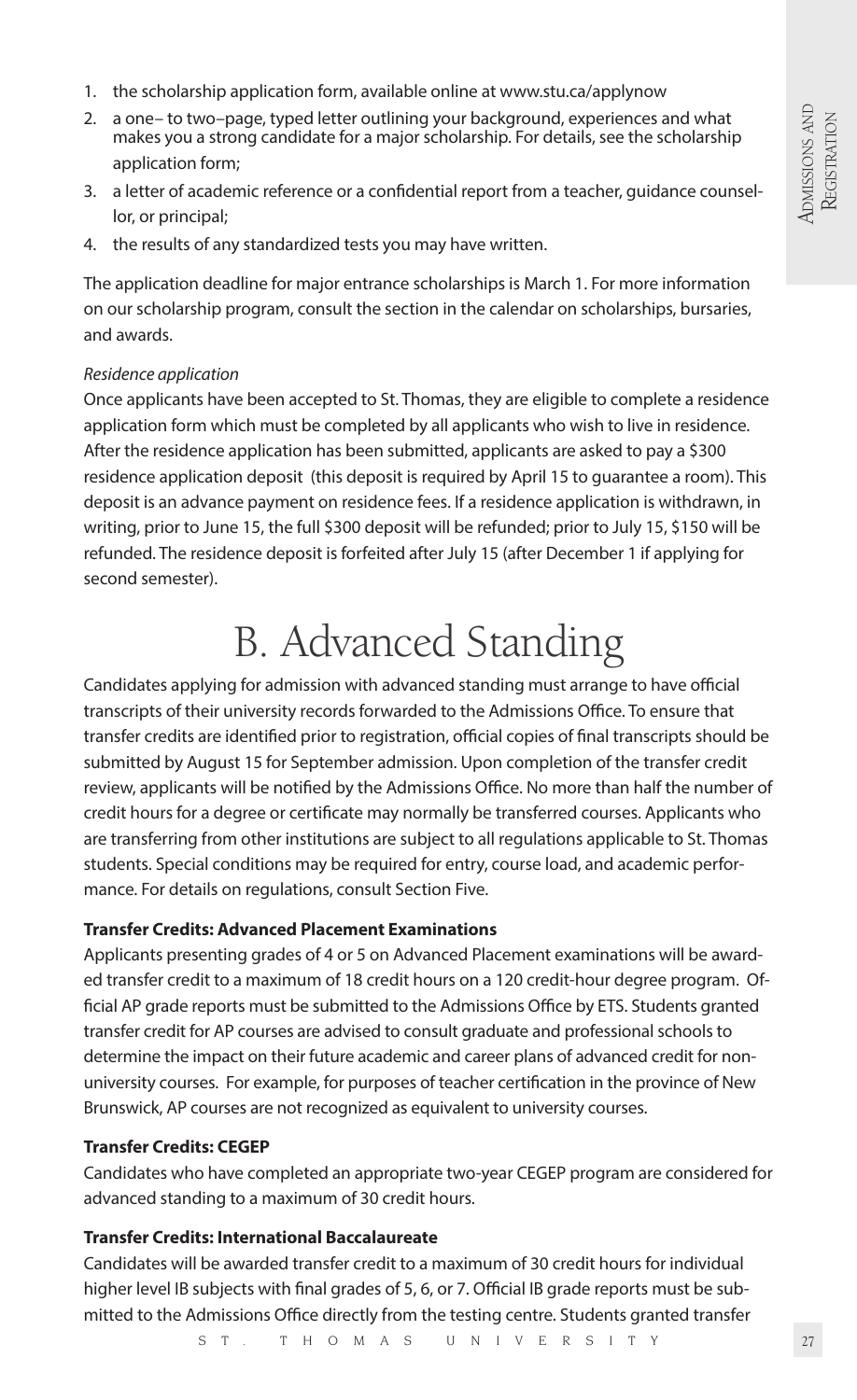credit for IB subjects are advised to contact graduate and professional schools to determine the impact on their future academic and career plans of advanced credit for non-university courses.

# **Transfer Credits: International Students**

Students transferring to St. Thomas University from international institutions will be considered for advanced standing on the same basis as applicants from Canadian universities subject to the following:

- 1. that they are transferring from a recognized post-secondary institution;
- 2. that the courses being considered for transfer satisfy our program requirements and standard of grade;
- 3. that the maximum number of transferable credit hours for university transfer (college transfer) and university programs be 60;
- 4. and that the maximum number of transferable credit hours for completed non-university programs be 30 credit hours, normally at the introductory level.

# **Transfer Credits: GCE "A" level courses**

Candidates will be awarded transfer credit to a maximum of 30 credit hours for "A" level courses with final grades of "C" or higher. Official "A" level results must be submitted to the Admissions Office.

Students granted transfer credit for "A" level courses are advised to contact graduate and professional schools to determine the impact on their future academic and career plans of advanced credit for non-university courses.

#### **Transfer Credits: University Programs**

St. Thomas University has adopted the principle of transferability of credits so that there will be full transferability of credit among courses given by Canadian universities at the first and second-year levels, subject to the following provisions:

- 1. that credit transfer is distinct from the question of admission;
- 2. that program requirements must be met;
- 3. that the standard of grade must be met;
- 4. that the normal maximum of half of the program courses be allowed for transfer credit.

#### **Transfer Credits: Non-University Programs**

The University has adopted a policy governing transfer credits from post-secondary, nonuniversity programs that would allow credit to be granted to a maximum of 30 credit hours, normally at the first-year level. Granting of such credits will be determined by the Admissions Office after consultation with the relevant Department(s) or academic unit(s). Among the University's formal transfer-credit policies are the following:

#### *Child and Youth Care: NBCC*

Graduates of the New Brunswick Community College's two-year Youth Care Worker diploma program are eligible for a maximum of 21 credit hours towards the Bachelor of Arts Degree Program, and for a maximum of 60 credit hours towards the Bachelor of Applied Arts (Criminal Justice) Degree program.

# *Criminal Justice: Corrections; NBCC*

Graduates of the New Brunswick Community College's two-year Criminal Justice: Corrections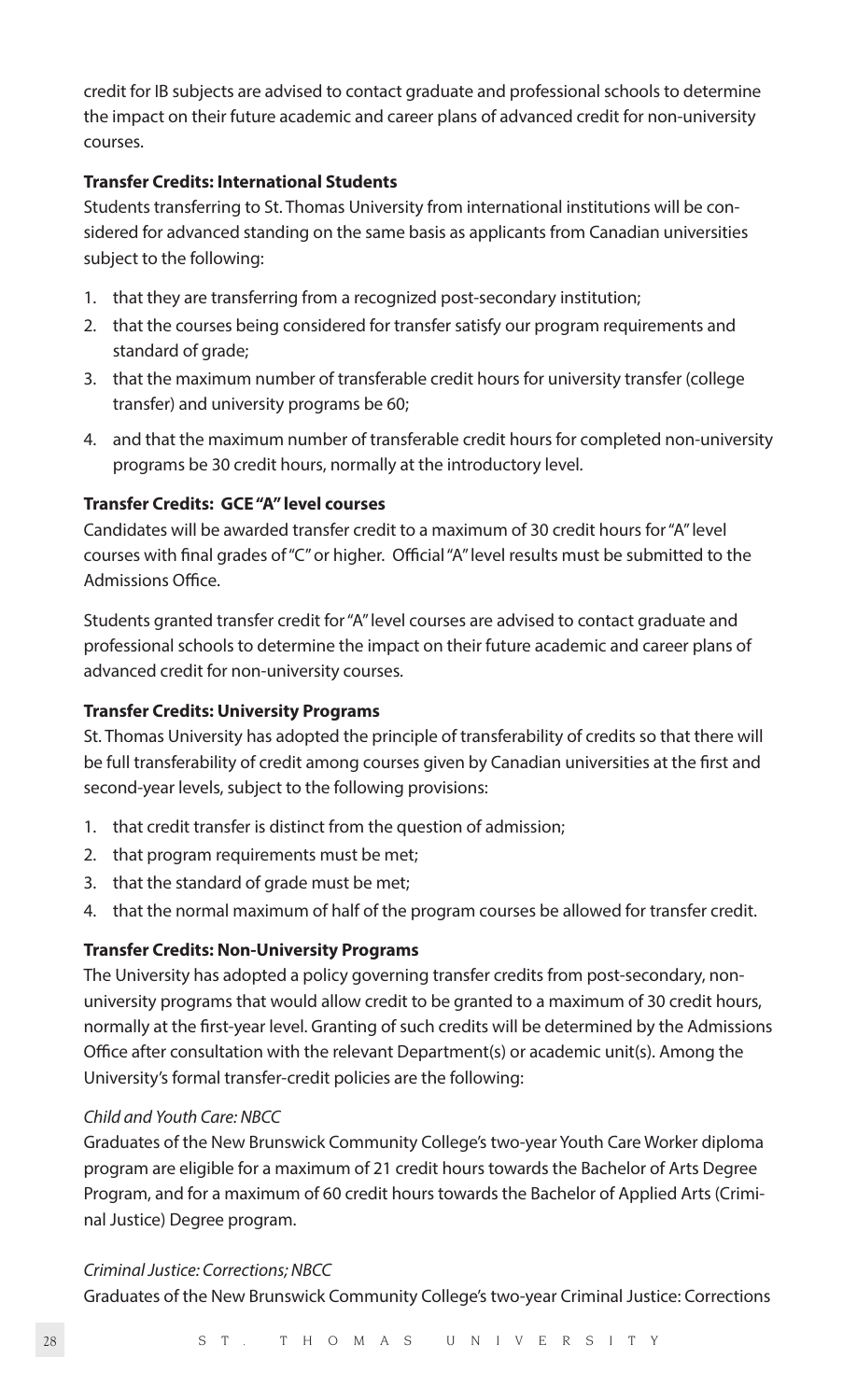diploma program are eligible for a maximum of 24 credit hours towards the Bachelor of Arts Degree Program and for a maximum of 60 credit hours towards the Bachelor of Applied Arts (Criminal Justice) Degree program.

# *Criminal Justice: Police Foundations; NBCC*

Graduates of the New Brunswick Community College's two-year Criminal Justice: Police Foundations diploma program are eligible for a maximum of 24 credit hours towards the Bachelor of Arts Degree Program and for a maximum of 60 credit hours towards the Bachelor of Applied Arts (Criminal Justice) Degree program.

# *Human Services: NBCC*

Graduates of the New Brunswick Community College's one-year Human Services diploma program, including two Major placements in the field of gerontology, are eligible for a maximum of 30 credit hours towards the Bachelor of Applied Arts in Gerontology Degree program — 18 credit hours in Gerontology and 12 unspecified credit hours in Arts. General university policies will apply with respect to transfer credits for the Bachelor of Arts program.

#### *Journalism: NBCC (Woodstock)*

Graduates of the New Brunswick Community College's (Woodstock) two-year Journalism Diploma program are eligible for a maximum of 30 credit hours towards the Bachelor of Arts Degree program and for a maximum of 60 credit hours towards the Bachelor of Applied Arts (Journalism) Degree program.

# *Techniques correctionnelles: CCNB*

Graduates of the Collège Communautaire du Nouveau-Brunswick's two-year Techniques correctionnelles diploma program are eligible for a maximum of 27 credit hours towards the Bachelor of Arts Degree Program and for a maximum of 60 credit hours towards the Bachelor of Applied Arts (Criminal Justice) Degree program.

# *Techniques d'intervention en délinquance: CCNB*

Graduates of the Collège Communautaire du Nouveau-Brunswick's two-year Techniques d'intervention en délinquance diploma program are eligible for a maximum of 27 credit hours towards the Bachelor of Arts Degree Program and for a maximum of 60 credit hours towards the Bachelor of Applied Arts (Criminal Justice) Degree program.

# *Techniques parajudiciaires: CCNB*

Graduates of the Collège Communautaire du Nouveau-Brunswick's two-year Techniques parajudiciaires diploma program are eligible for a maximum of 27 credit hours towards the Bachelor of Arts Degree Program and for a maximum of 60 credit hours towards the Bachelor of Applied Arts (Criminal Justice) Degree program.

# *Techniques policières: CCNB*

Graduates of the Collège Communautaire du Nouveau-Brunswick's two-year Techniques policières diploma program are eligible for a maximum of 27 credit hours towards the Bachelor of Arts Degree Program and for a maximum of 60 credit hours towards the Bachelor of Applied Arts (Criminal Justice) Degree program.

For more information concerning credit transfer policies and procedures, students are invited to contact the Admissions Office.